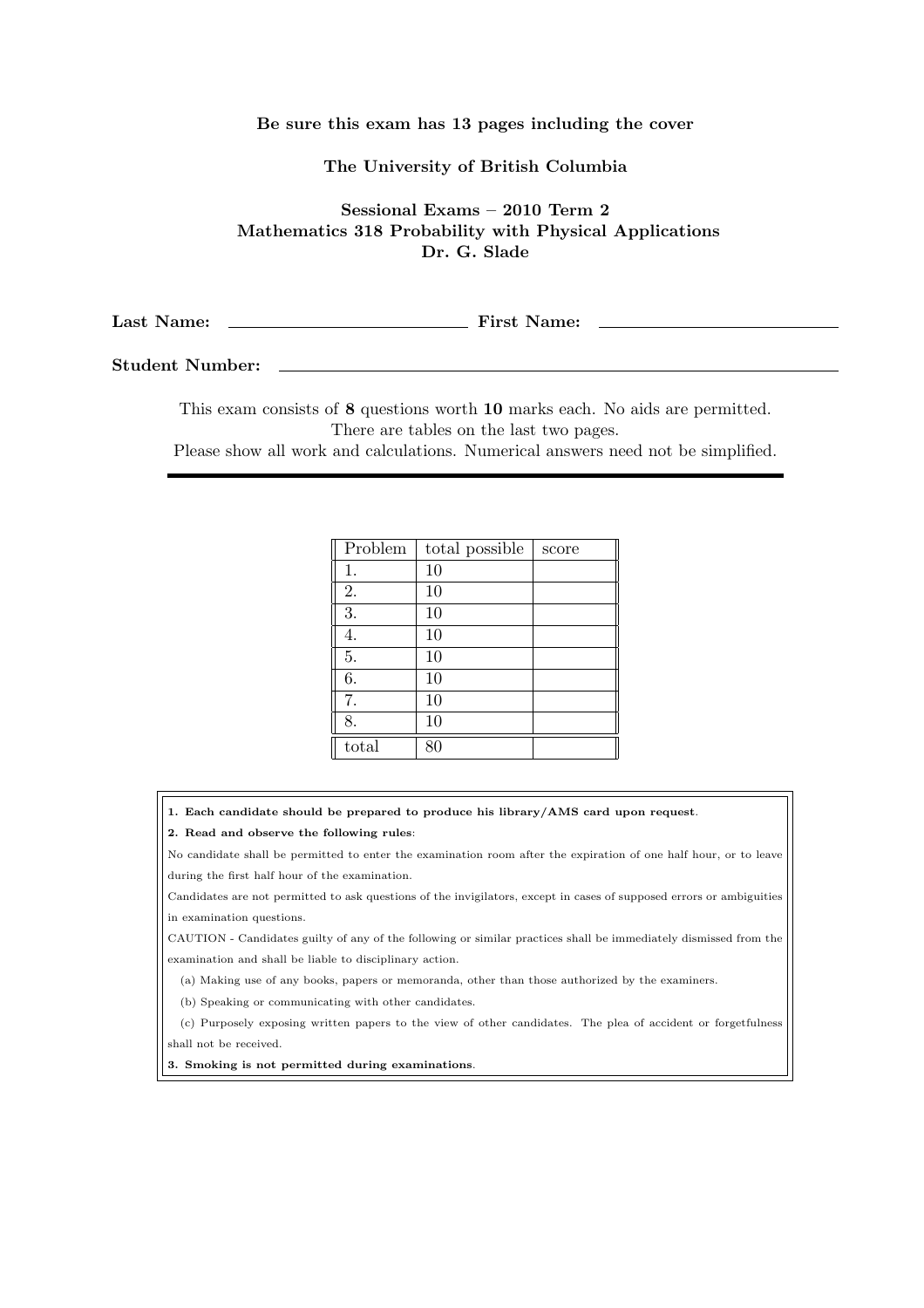(1 points) 1. (a) Define the moment generating function of a random variable  $X$ .

(b)(3 points) Derive the moment generating function of a geometric random variable with parameter p, starting from the definition of moment generating function.

(3 points) (c) A fair coin is tossed until the n<sup>th</sup> Head appears. Find the moment generating function for the total number of tosses.

(d)(3 points) Determine the variance of the total number of tosses, in part (c).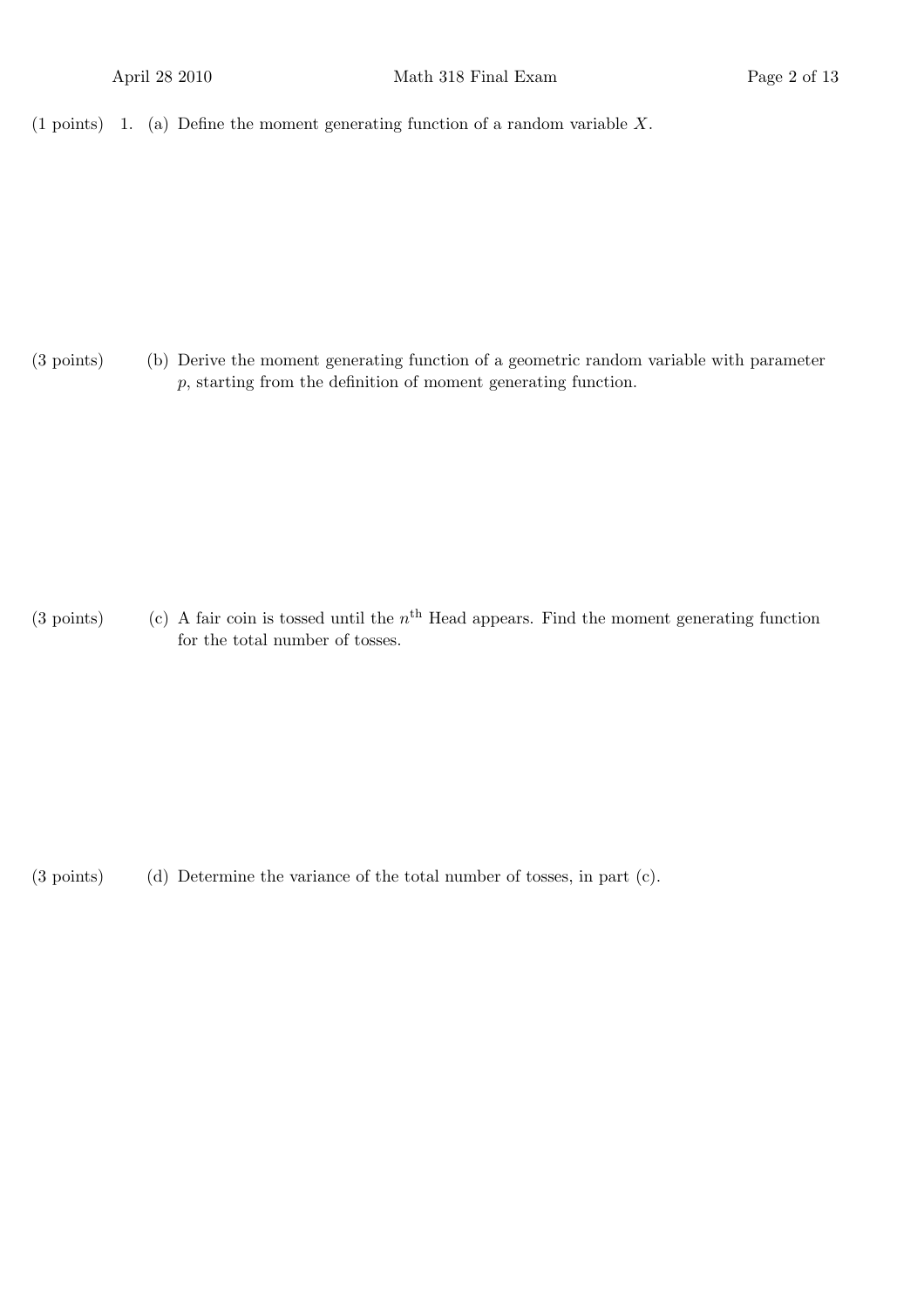2. Data indicate that the number of traffic accidents in Vancouver on a rainy day is a Poisson random variable with mean 9, whereas on a dry day it is a Poisson random variable with mean 3. If it will rain tomorrow with probability 0.6, find:

(4 points) (a) the probability that there are no accidents tomorrow

(3 points) (b) the expected number of accidents tomorrow

(3 points) (c) the variance of the number of accidents tomorrow.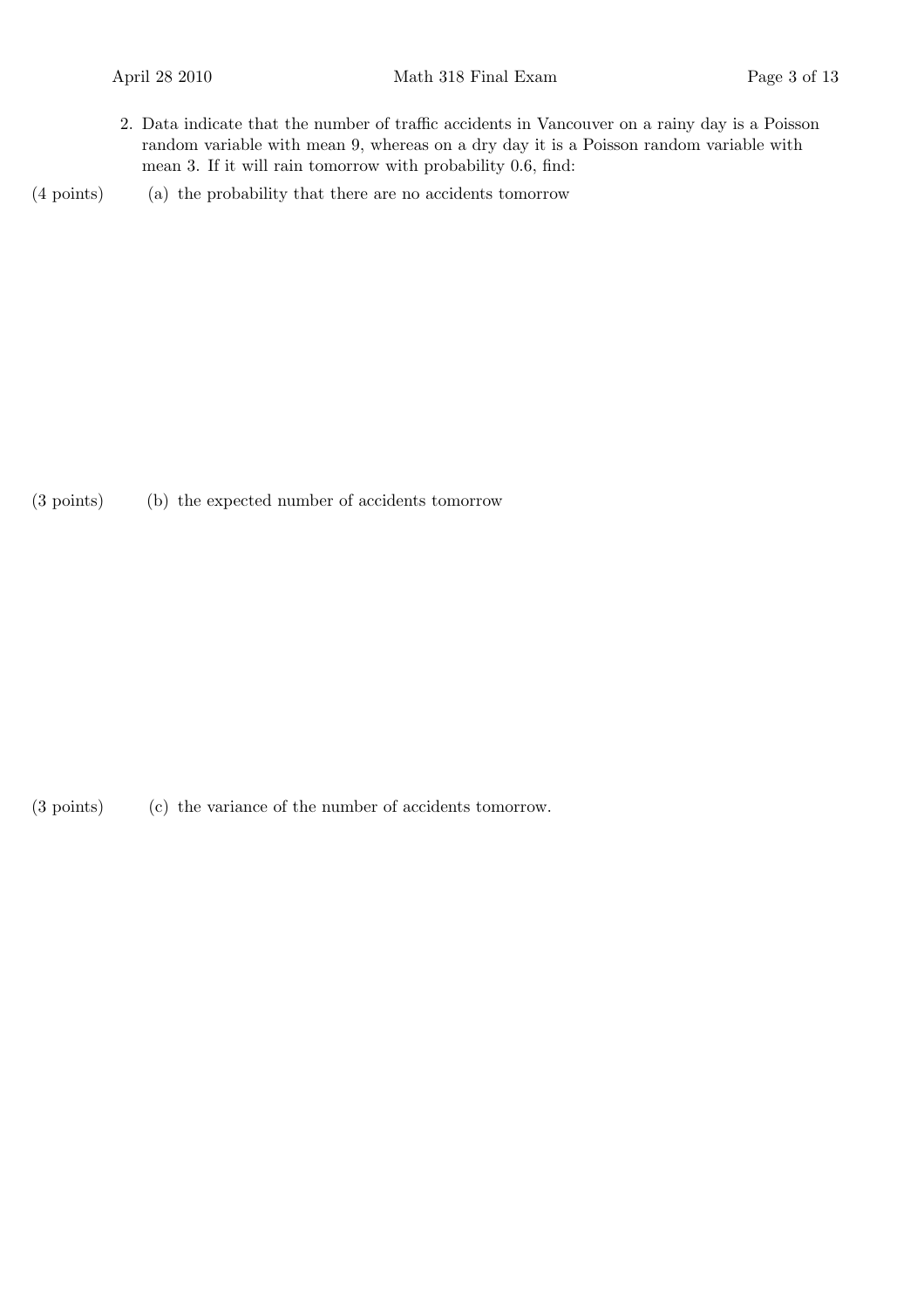3.(10 points) A plane is missing, and it is presumed that it was equally likely to have gone down in any of 3 different regions. Due to the geographical and environmental conditions of the regions, the probability that the plane will be found upon a search of the  $i<sup>th</sup>$  region when the plane is, in fact, in that region is  $\frac{1}{4}$  in region 1,  $\frac{1}{2}$  in region 2, and  $\frac{3}{4}$  in region 3 What is the conditional probability that the plane is in the  $i^{\text{th}}$  region, given that a search of region 1 is unsuccessful,  $i = 1, 2, 3?$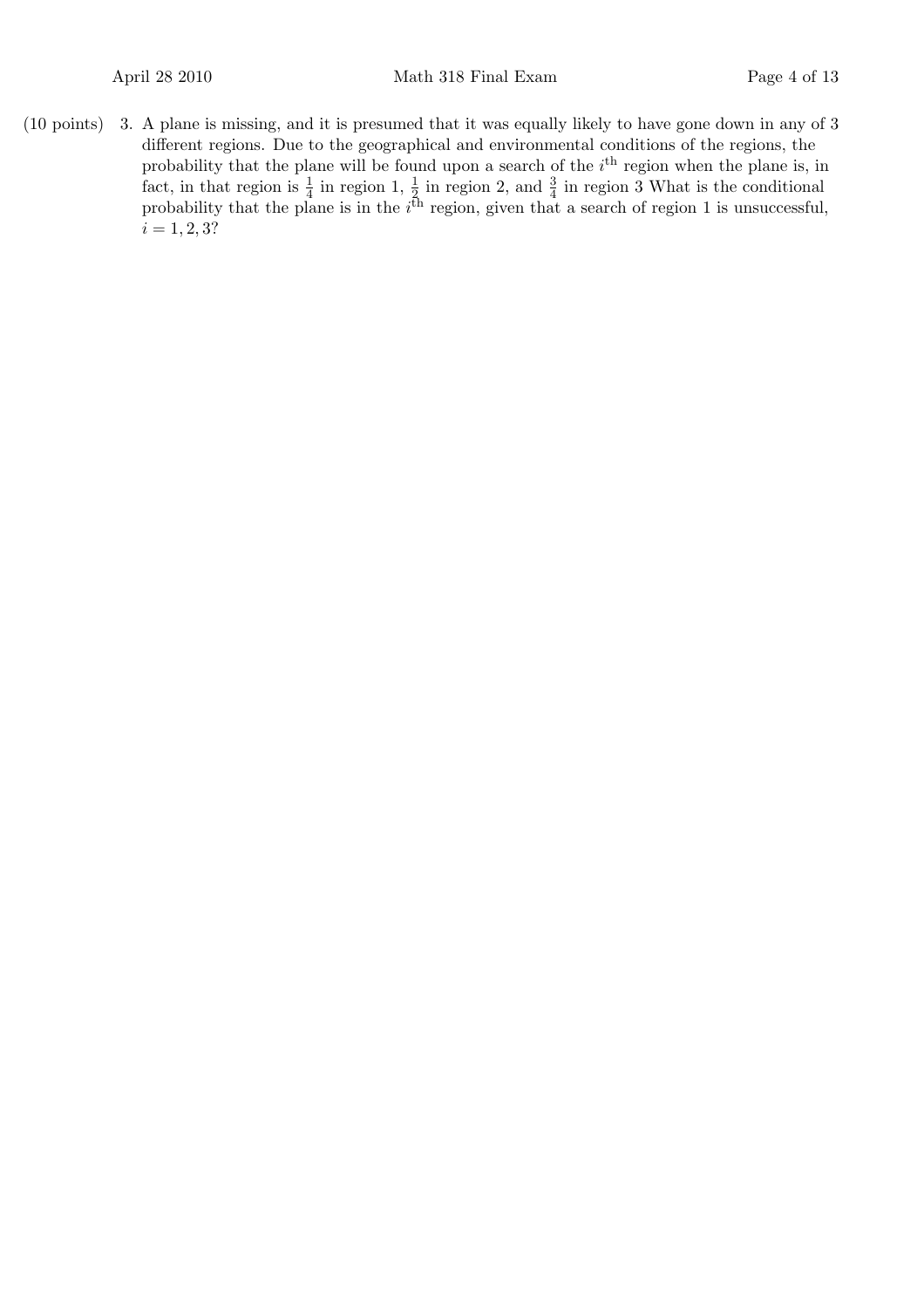- 4. The lifetime (in hours) of a certain electronic component is an exponential random variable with parameter  $\lambda = \frac{1}{4}$  $\frac{1}{4}$ , and thus has probability density function  $f(x) = \frac{1}{4}e^{-x/4}$  for  $x \ge 0$ . As soon as a component fails, it is replaced immediately, so that there is always a working component.
- $(3 \text{ points})$  (a) Find the probability that a component's lifetime exceeds 6 hours.

 $(3 \text{ points})$  (b) Let Y denote the time that the fourth component is installed. What kind of random variable is  $Y$ , i.e. what distribution does  $Y$  have?

(c)(4 points) The first component is still working after 6 hours. What is the probability that exactly four components have failed within 24 hours of the installation of the first component?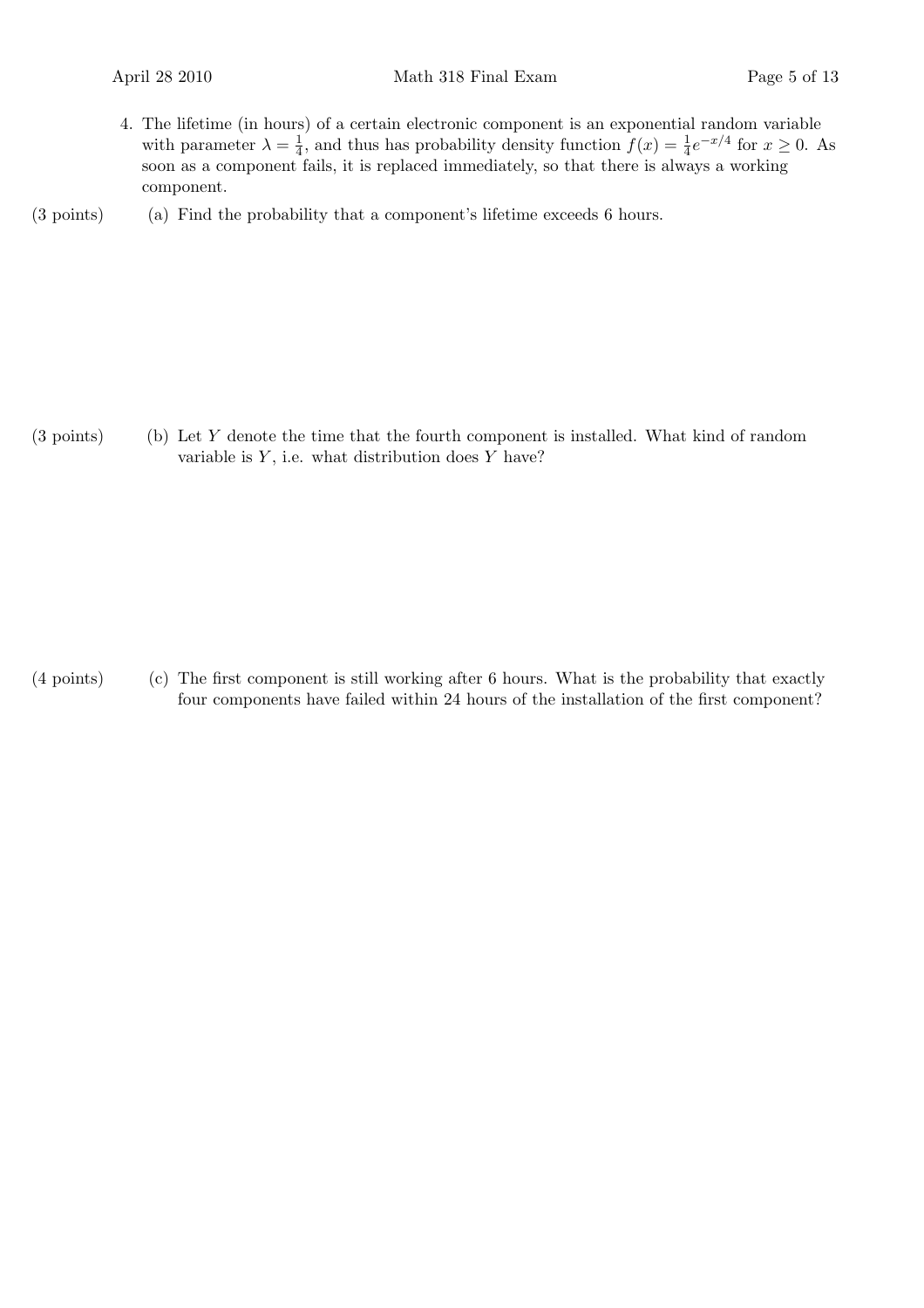- 5. A certain scientific theory supposes that mistakes in cell division occur according to a Poisson process with rate 1.25 per year, and that an individual dies when 100 such mistakes have occurred. Assuming this theory, find:
- $(2 \text{ points})$  (a) the mean lifetime of an individual.

 $(2 \text{ points})$  (b) the variance of the lifetime of an individual.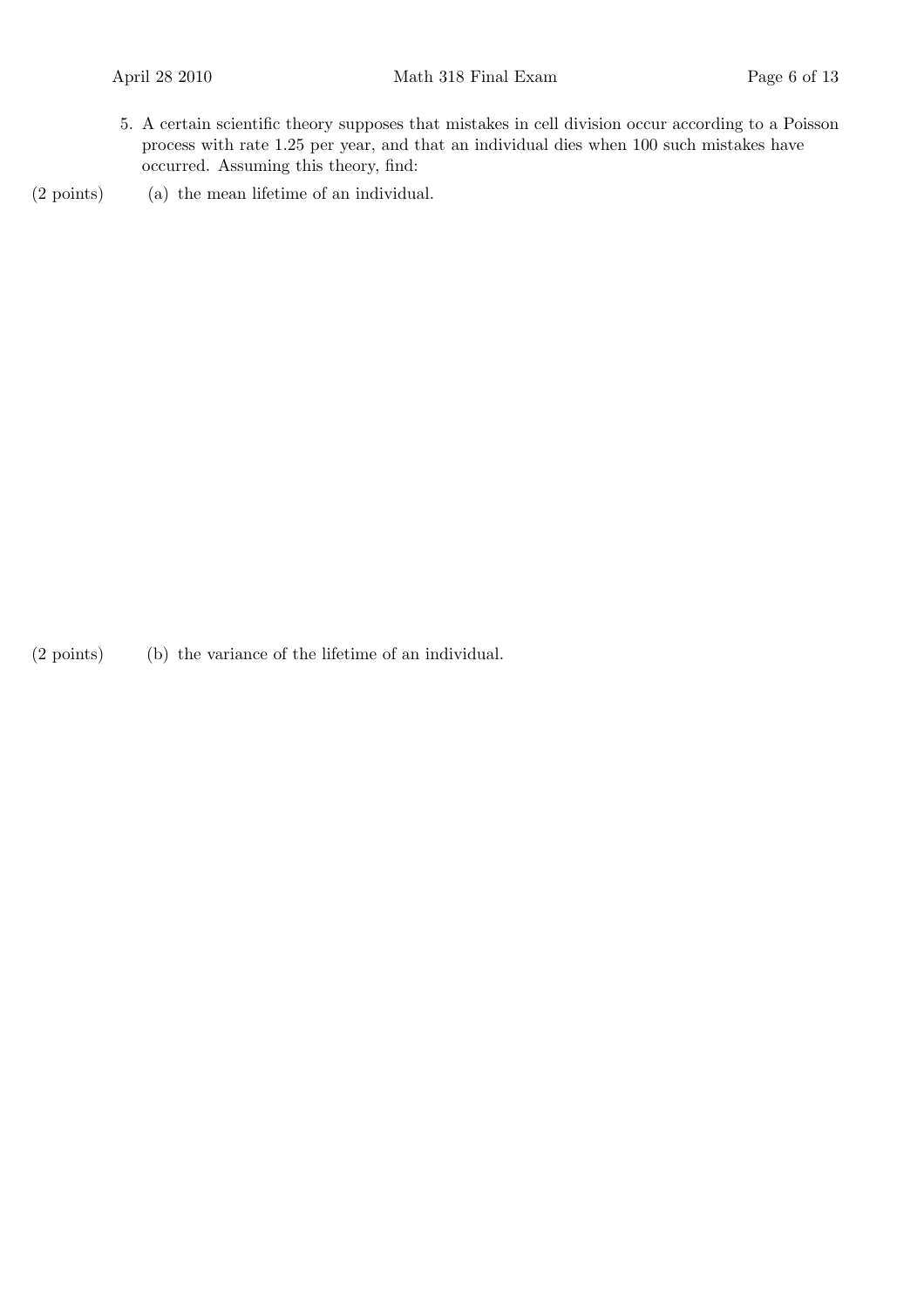$(3 \text{ points})$  (c) the approximate probability that an individual reaches age 90 (use the central limit theorem).

(3 points) (d) the approximate conditional probability that an individual reaches age 100, given that the individual has reached age 90 (use the central limit theorem).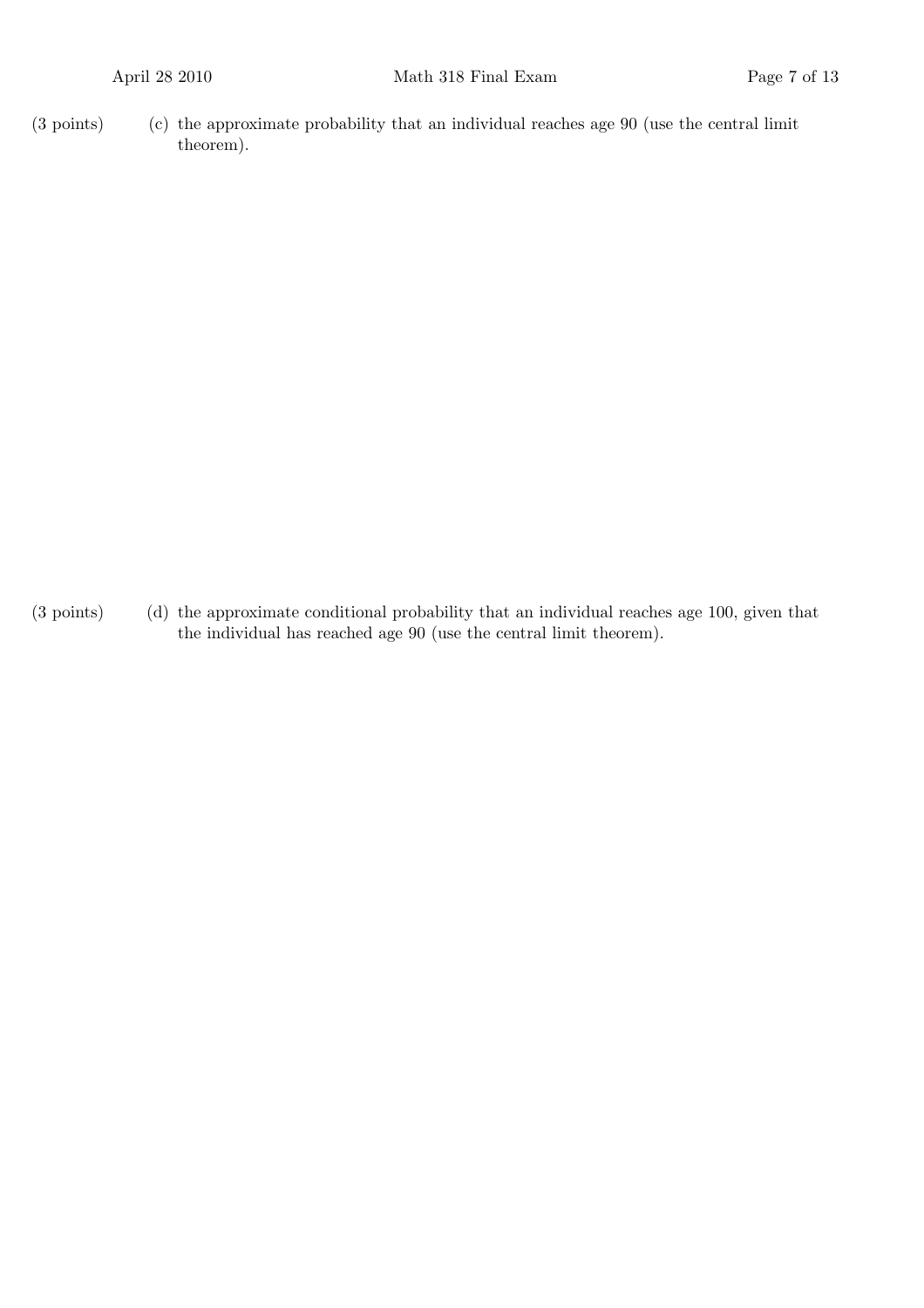- 6. Consider simple random walk on  $Z^3$ , taking steps  $(\pm 1, 0, 0)$ ,  $(0, \pm 1, 0)$ ,  $(0, 0, \pm 1)$  with probabilities 1/6.
- (5 points) (a) Write down a formula for the probability  $p_{2n}$  that the walk starting at the origin returns to the origin in 2n steps. Explain how you obtained your formula.

(b)(5 points) It is possible to show (you need not show this) that

$$
p_{2n} \le \frac{1}{2^{2n}} \binom{2n}{n} \frac{1}{3^n} \frac{n!}{(\lfloor n/3 \rfloor!)^3},
$$

where  $\lfloor n/3 \rfloor$  denotes the greatest integer less than or equal to  $n/3$ . Using this, show that the walk is transient. (Recall Stirling's formula  $n! \sim n^n e^{-n} \sqrt{2\pi n}$ .)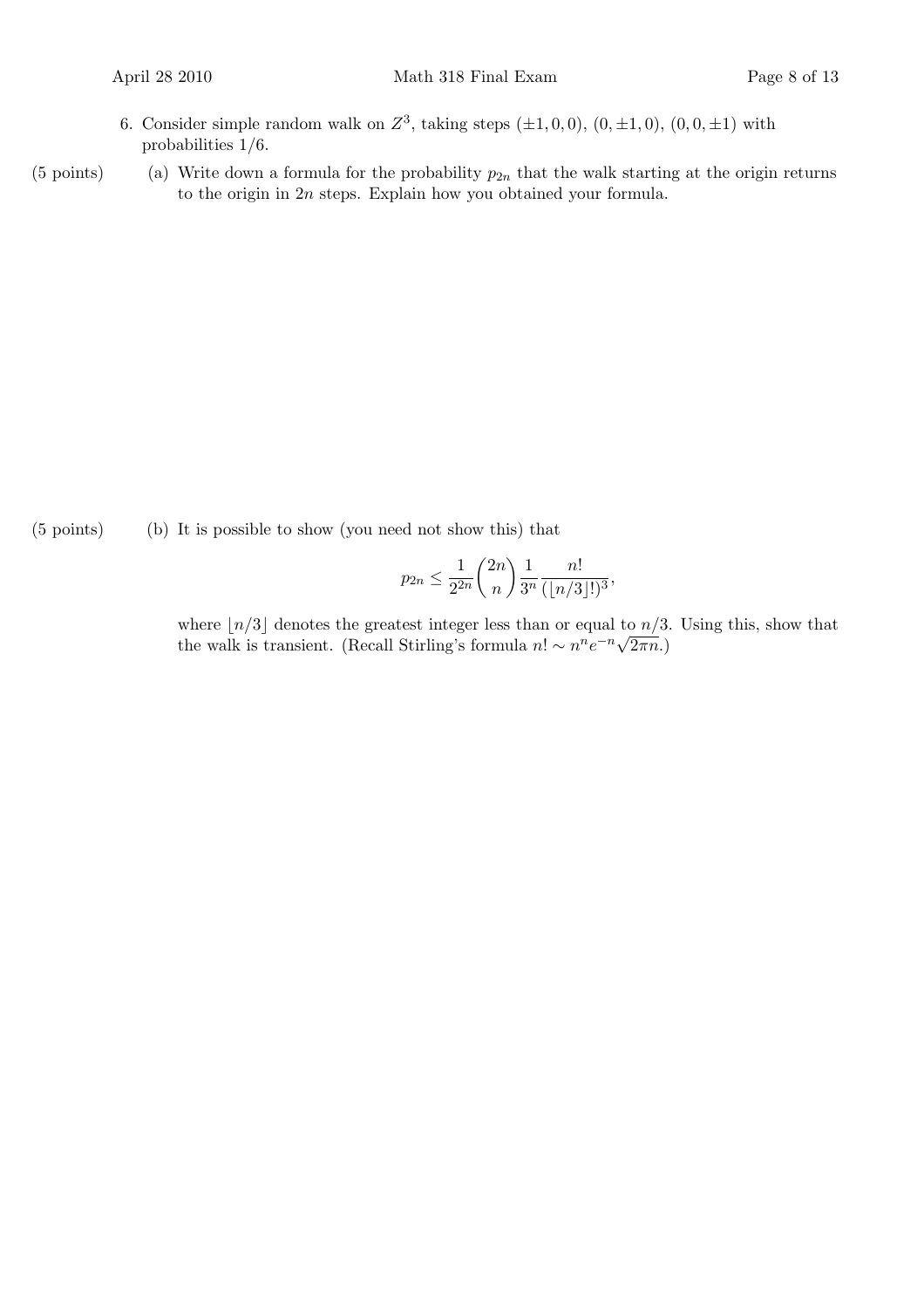- 7. At all times, an urn contains N balls, some black and some white. At each stage, a coin having probability  $p \in (0, 1)$  of landing heads is flipped. If heads appears, then a ball is chosen at random from the urn and is replaced by a white ball. If tails appears, then a ball is chosen at random from the urn and is replaced by a black ball. Let  $X_n$  denote the number of white balls in the urn after the *n*<sup>th</sup> stage.
- (3 points) (a) What are the transition probabilities of this chain?

(b)(1 points) Explain why the Markov chain has a unique stationary distribution.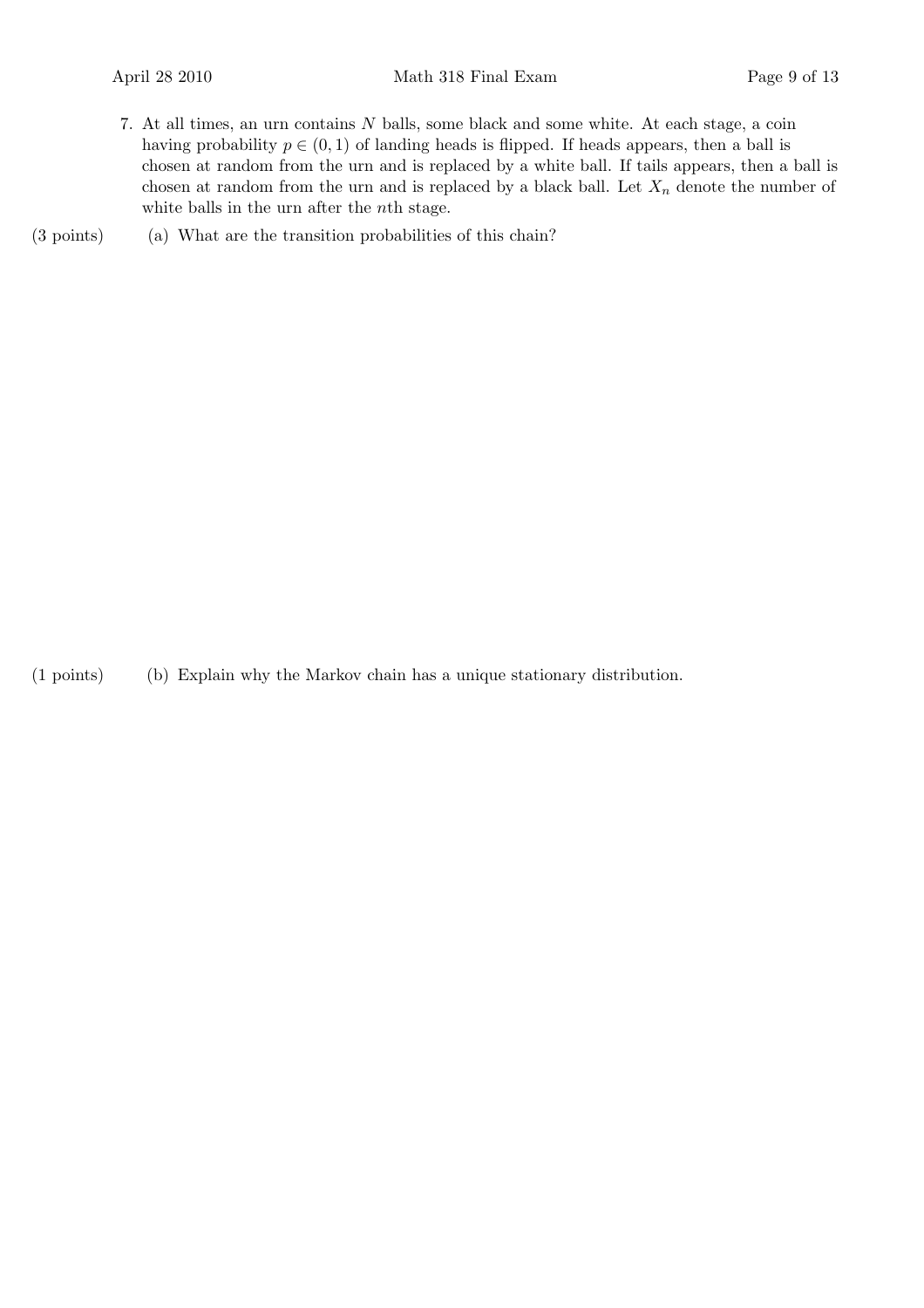(3 points) (c) Find the stationary distribution.

(3 points) (d) Show that the chain is reversible.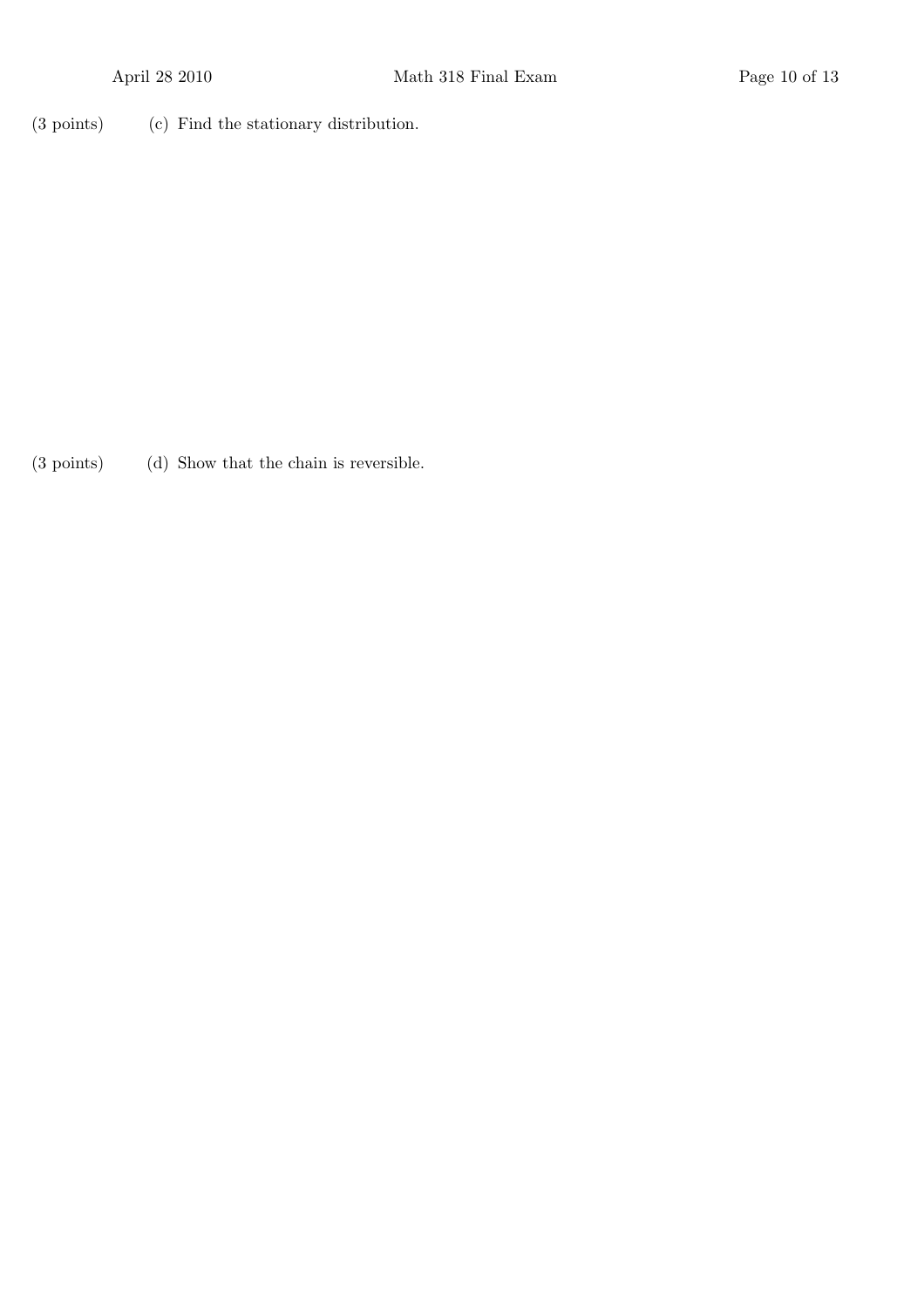8. Each day, one of 3 possible items is requested, the *i*<sup>th</sup> one with probability  $\frac{i}{6}$  (*i* = 1, 2, 3). These items are at all times arranged in an ordered list which is revised as follows: The item selected is moved to the top of the list with the relative positions of the other two elements left unchanged. The state at any time is the current list ordering.

(5 points) (a) Determine the transition matrix of the above Markov chain.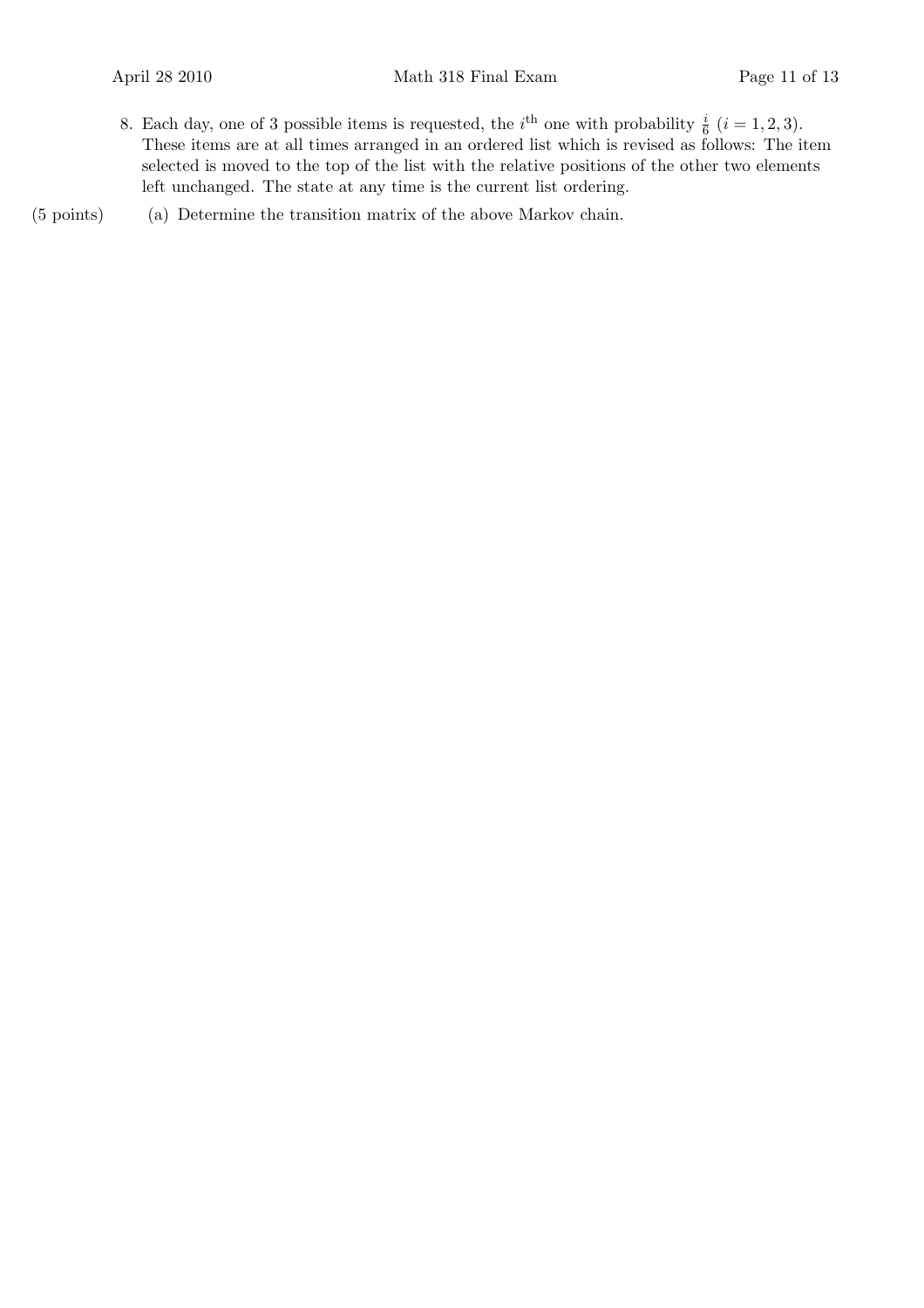(b)(5 points) The following code is intended to find the mean return time of each state in the Markov chain in part (b) using Octave, but it has two bugs in it. The matrix  $P$  has been initialized to equal the matrix of part (a) (this is not explicitly written below but you should assume this step has been prepared). Find the two bugs and fix the errors. If you do not remember the syntax for how to fix the code, write pseudo-code explaining what you would do.

> Note: there are no syntactical errors in this code. That is, if you entered the code into Octave as written, it would run but produce an incorrect result.

*Note:* [eigenvectors, eigenvalues] = eig(P) puts right eigenvectors of P in the columns of eigenvectors and puts the corresponding eigenvalues in the diagonal of the square matrix eigenvalues. In the code below, assume that the eigenvalue 1 is located in the top left entry of the matrix eigenvalues.

```
% Find the eigenvectors and eigenvalues of P
[eigenvectors, eigenvalues] = eig(P)
```

```
% The eigenvalue 1 is in the first column; thus the eigenvector
% corresponding to it is also in the first column.
% This following line picks it out.
unnormalized = eigenvectors(:,1);
```

```
% Calculate the mean return time
sum of eigenvector = 0:
for i=1:3
  sum_of_eigenvector = sum_of_eigenvector + unnormalized(i);
end
```
stationary = unnormalized/sum\_of\_eigenvector;

```
mean_return_time = stationary
```